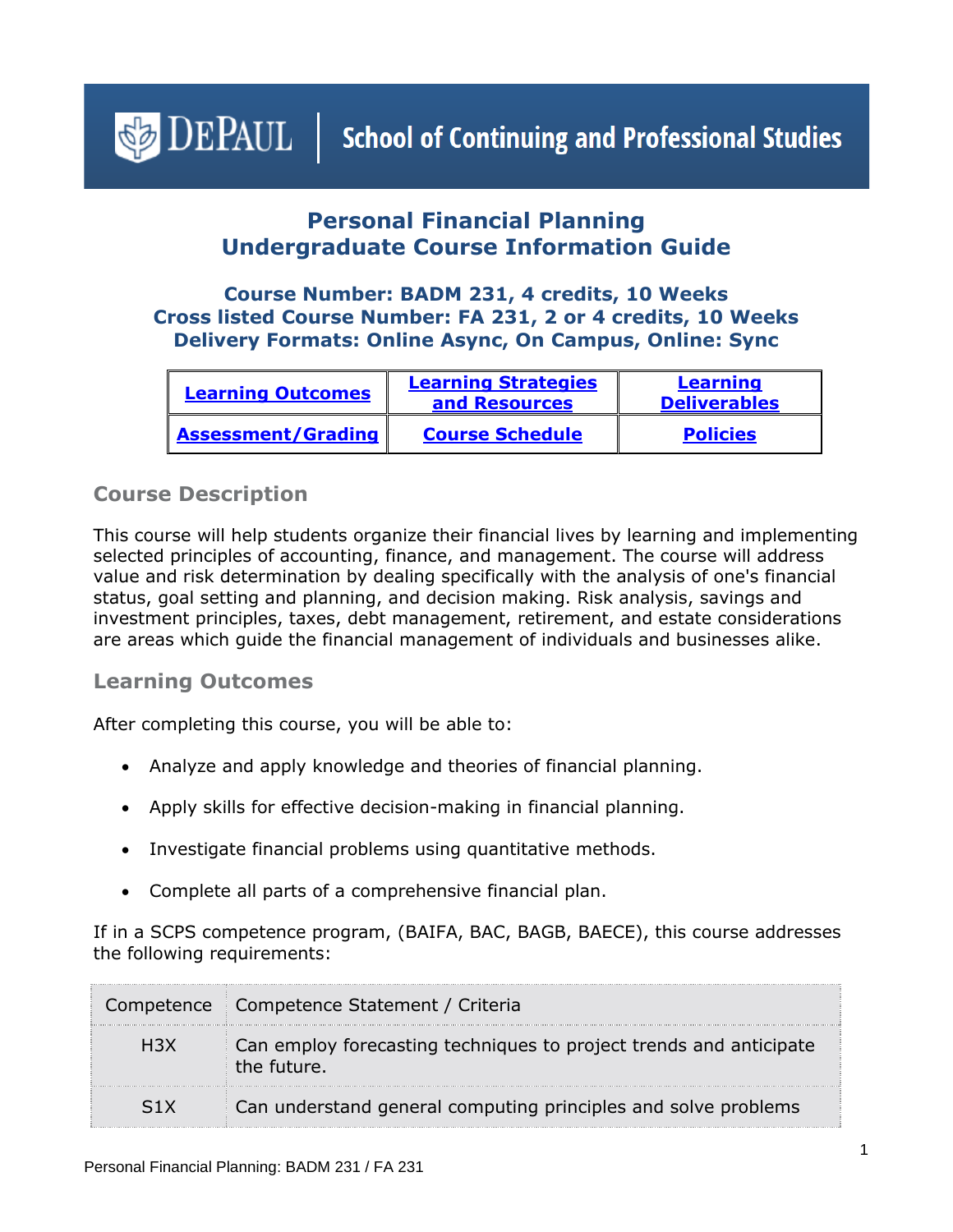|     | using computer-based financial applications.                                                                                  |  |
|-----|-------------------------------------------------------------------------------------------------------------------------------|--|
| FX. | Can employ specific accounting, finance, and management skills to<br>determine, analyze, and monitor your financial position. |  |

#### <span id="page-1-0"></span>**[Back to Top](#page-0-1)**

#### **Learning Strategies and Resources**

Some learning activities, assignments and deadlines will vary depending on the delivery format of the course and may differ slightly from what is presented in this document.

Through class discussions, readings, internet research, and homework assignments, students will learn how to organize their financial lives in order to increase their probability of reaching their financial goals while minimizing personal risk and costs. By applying business concepts and practices to one's personal life students will have the knowledge to plan, monitor, and positively contribute to financial health.

#### **Required Readings**

Books and learning materials are available at the DePaul bookstore, at [http://depaul](http://depaul-loop.bncollege.com/)[loop.bncollege.com,](http://depaul-loop.bncollege.com/) or through alternative sources.

Making the Most of Your Money Now, Jane Bryant Quinn, Simon & Schuster, December 2009 ISBN: 978-0-7432-6996-4

Additional materials in D2L will be used to supplement the text.

#### **[Back to Top](#page-0-1)**

<span id="page-1-1"></span>**Learning Deliverables**

Students will complete weekly homework assignments to demonstrate that they understand that week's class material. They will also complete a short-term action plan to improve finances and a comprehensive financial plan and that will tie of the course's topics together in an organized, integrated binder. All assignments are due by the next class. Late assignments will cumulatively lose credit for each week that they are past due.

#### **[Back to Top](#page-0-1)**

#### <span id="page-1-2"></span>**Assessment of Student Learning**

#### **Grading Practices**

With the exception of the comprehensive financial plan, all written assignments, will receive equal weight and will be graded using the course grading scale.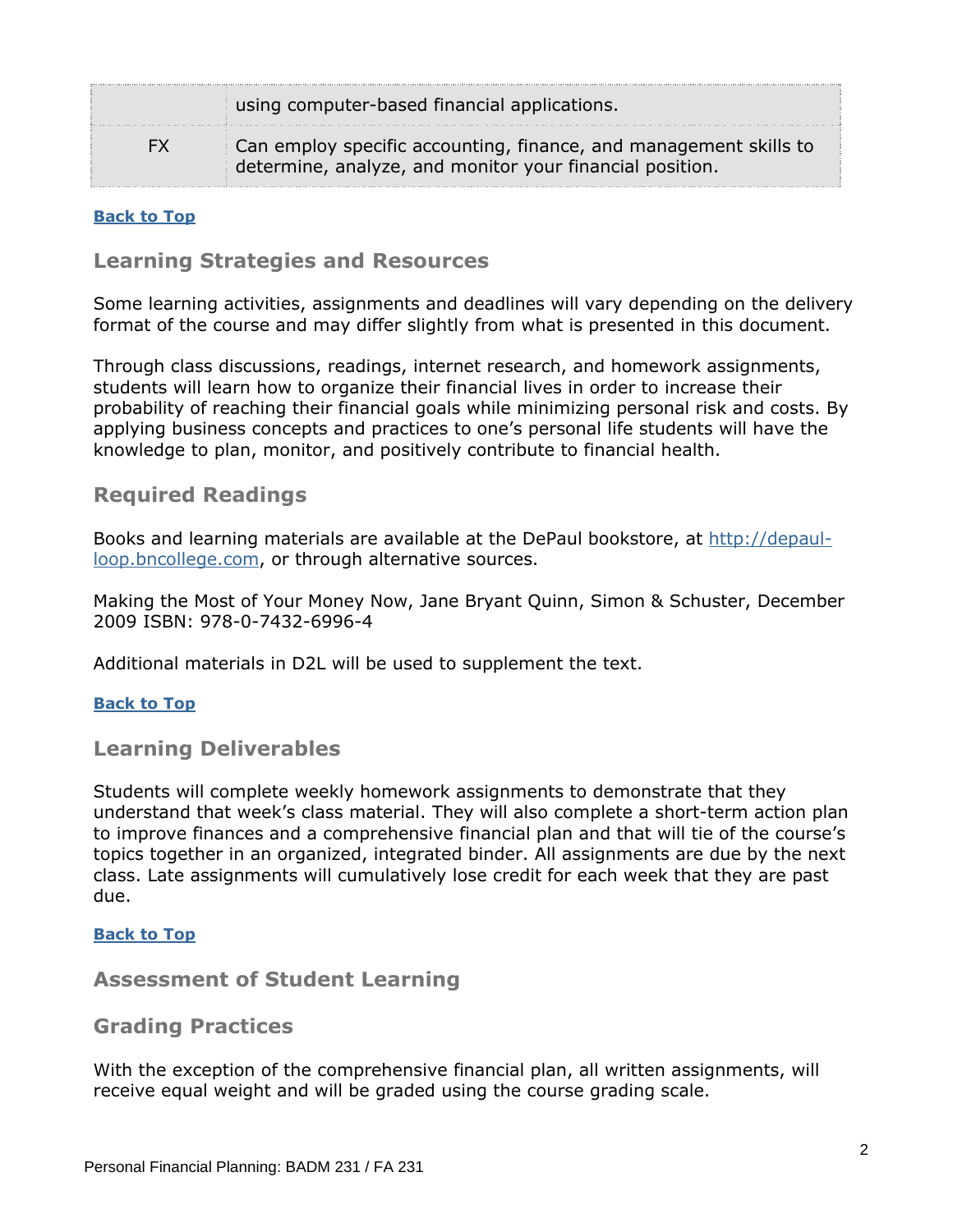# **Distribution of Grade Points**

| Two discussions per module each worth 20 points                    | 40 <sub>%</sub> |
|--------------------------------------------------------------------|-----------------|
| Twelve short analysis papers (minimum 1 page) each worth 50 points | $60\%$          |

# **Grading Scale**

| $A = 95$ to 100 | $A = 91$ to 94    | $B+ = 88$ to 90 |
|-----------------|-------------------|-----------------|
| $B = 85$ to 87  | $B - 81$ to 84    | $C+ = 77$ to 80 |
| $C = 73$ to 76  | $C - 69$ to 72    | $D+ = 65$ to 68 |
| $D = 61$ to 64  | $F = 60$ or below | <b>TNC</b>      |

## **[Back to Top](#page-0-1)**

# <span id="page-2-0"></span>**Course Schedule**

| <b>Week and</b><br><b>Module Title</b>    | <b>Readings</b>                                                                                                                                                                                                                                                                                                                                     | <b>Assignments</b>                                                                                                                                                                                                                                                                                                                                                          |
|-------------------------------------------|-----------------------------------------------------------------------------------------------------------------------------------------------------------------------------------------------------------------------------------------------------------------------------------------------------------------------------------------------------|-----------------------------------------------------------------------------------------------------------------------------------------------------------------------------------------------------------------------------------------------------------------------------------------------------------------------------------------------------------------------------|
| Week 1,<br>Module 1:<br>Where am I<br>now | • Read chapters 1-3 and 7 of your<br>text<br>• Calculate your net worth which is<br>your starting measurement point<br>for the rest of your life<br>• Identify three financial strengths<br>and financial weaknesses that you<br>need to improve<br>• Identify other persons and factors<br>that will have an impact on your<br>financial decisions | • Participate in an online<br>discussion to introduce<br>yourself to the class<br>• Participate in an online<br>discussion to identify two<br>financial strengths and two<br>weaknesses<br>• Calculate your Net Worth<br>using template in content<br>and post it to Submission 1<br>• Complete the Personal<br>Profile using the template e<br>and post it to Submission 2 |
| Week 2,                                   | • Read Chapter 8                                                                                                                                                                                                                                                                                                                                    | • Participate in an online                                                                                                                                                                                                                                                                                                                                                  |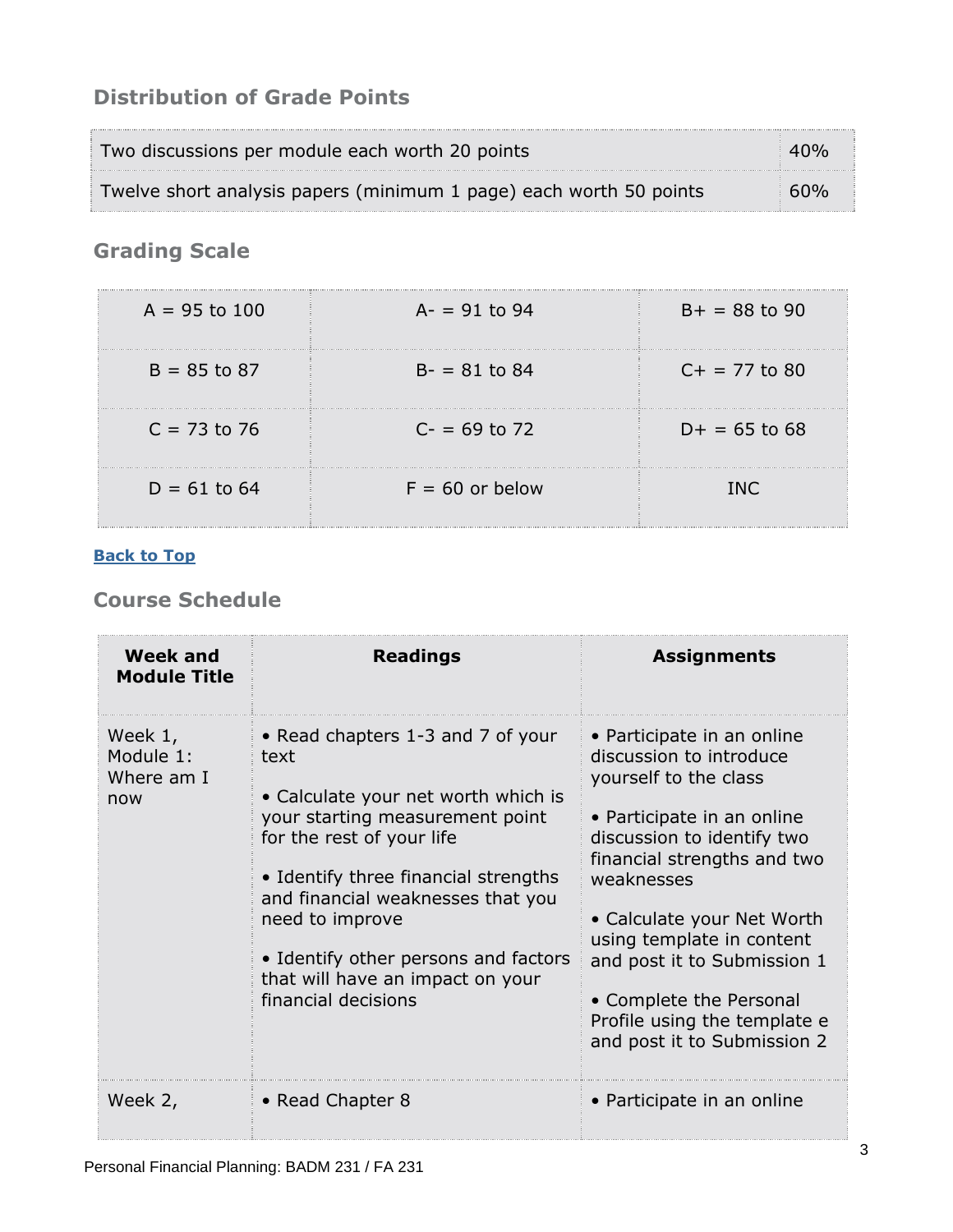| Module 2:<br>Where do I<br>want to go                                  | • Establish short and long term<br>goals and develop plans to<br>accomplish the goals                                                                                                                                | discussion to identify the<br>top two short and long term<br>goals,                                                                                                                                                                                                                  |
|------------------------------------------------------------------------|----------------------------------------------------------------------------------------------------------------------------------------------------------------------------------------------------------------------|--------------------------------------------------------------------------------------------------------------------------------------------------------------------------------------------------------------------------------------------------------------------------------------|
|                                                                        | • Develop a monthly budget for the<br>next two months                                                                                                                                                                | • Participate in an online<br>discussion to identify two<br>spending areas that can be<br>reduced                                                                                                                                                                                    |
|                                                                        |                                                                                                                                                                                                                      | • Define at least two short<br>and two long term goals<br>that meet SMART criteria,<br>Submission 3                                                                                                                                                                                  |
|                                                                        |                                                                                                                                                                                                                      | • Create a budget for the<br>next two months using<br>budget worksheet,<br>Submission 4                                                                                                                                                                                              |
| Week 3,<br>Module 3:<br>Decision<br>Making and<br><b>Risk Analysis</b> | • Can use multiple templates to<br>collect relevant data to make<br>logical decisions in our lives<br>• Can logically identify risks and<br>develop a risk mitigation plan that<br>matches our personal risk profile | • Participate in an online<br>discussion to identify two<br>decisions you made during<br>the last two years<br>• Participate in an online<br>discussion to identify two<br>risks you took over the last<br>years<br>• Complete the Excel Risk<br>Analysis Worksheet,<br>Submission 5 |
| Week 4,<br>Module 4:<br>Insurance                                      | • Read chapters 12-16<br>Syllabus, Financial Planning Fall<br>$2020 - 2021$                                                                                                                                          | • Explain insurance<br>coverages and what<br>changes you should make to<br>improve your coverages                                                                                                                                                                                    |
|                                                                        | • Review all insurance coverages<br>and determine if you need to make<br>any changes to reduce your risk<br>exposure                                                                                                 | • Participate in an online<br>discussion about your<br>satisfaction with your health<br>and disability insurance<br>coverages                                                                                                                                                        |
|                                                                        |                                                                                                                                                                                                                      | • Complete the Insurance<br>Worksheet and overall<br>analysis of your current                                                                                                                                                                                                        |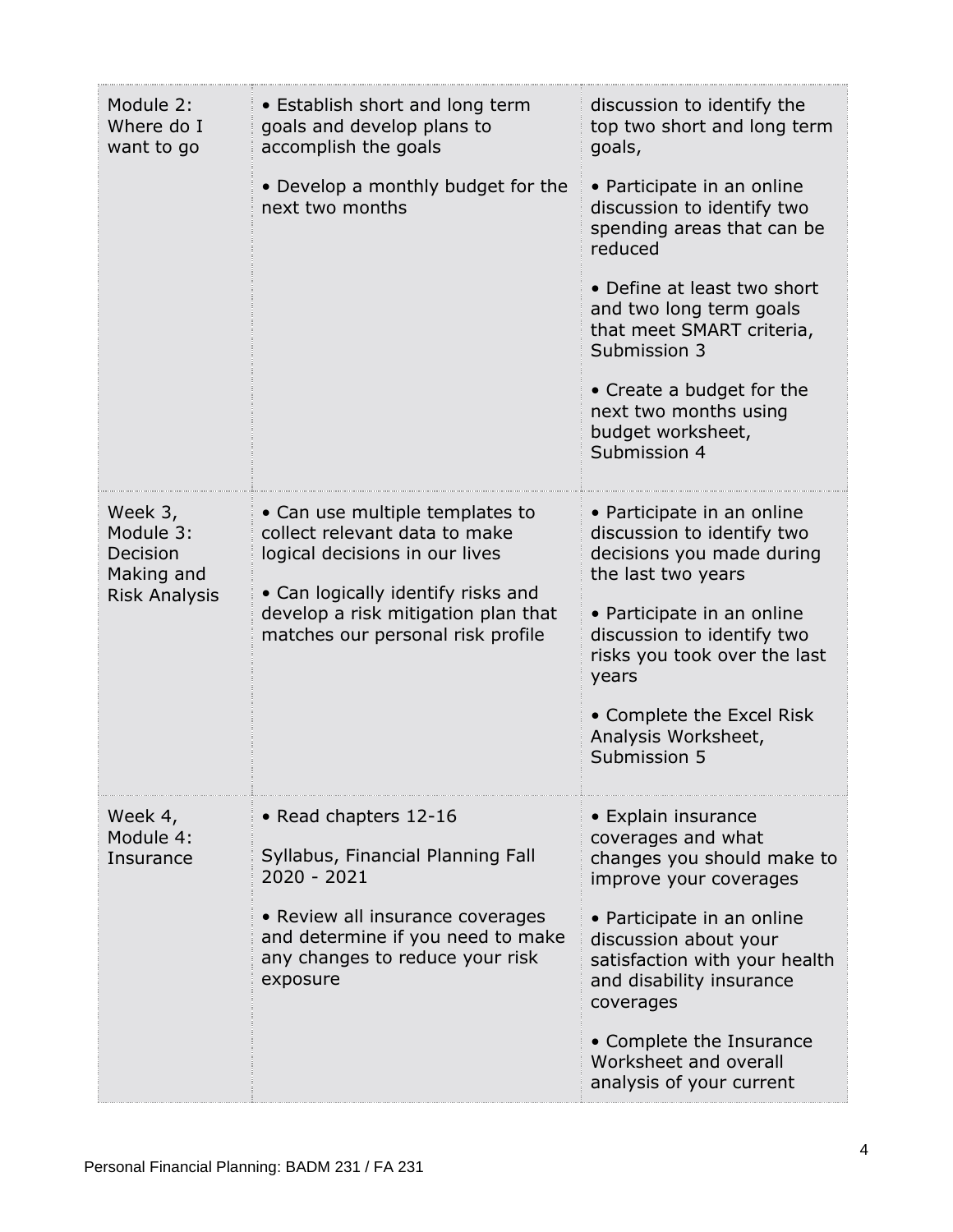|                                               |                                                                                                                                                                                                                                                                                                                                                                                                                                                                                                                                | coverages, Submission 6                                                                                                                                                                                                                                                                                                                                                                                                                                                                                      |
|-----------------------------------------------|--------------------------------------------------------------------------------------------------------------------------------------------------------------------------------------------------------------------------------------------------------------------------------------------------------------------------------------------------------------------------------------------------------------------------------------------------------------------------------------------------------------------------------|--------------------------------------------------------------------------------------------------------------------------------------------------------------------------------------------------------------------------------------------------------------------------------------------------------------------------------------------------------------------------------------------------------------------------------------------------------------------------------------------------------------|
| Week 5,<br>Module 5:<br>Banking and<br>Saving | • Read chapters 4 and 9<br>• Can analyze and summarize my<br>use of banking services and identify<br>features that can make your<br>financial life easier<br>• Can identify at least five spending<br>areas that you can reduce and<br>estimate the annual amount saved<br>for each                                                                                                                                                                                                                                            | • Participate in an online<br>discussion about your use of<br>checking account features<br>including debit cards, ATMs,<br>and payment options<br>• Participate in an online<br>discussion about the two<br>spending areas that you can<br>reduce<br>• Read Get Acquainted with<br>Your Money Personality, The<br>Secrets of Resilient People,<br>and Do You Have What It<br>Takes to Be Wealthy<br>• Answer all three quizzes,<br>and submit your analysis of<br>the accuracy of each quiz,<br>Submission 7 |
| Week 6,<br>Module 6:<br>Credit Planning       | • Read chapters 21-24<br>• Can identify the details of all<br>credit card debt including card<br>name, amount owed, and interest<br>rate<br>• Can identify all other debts<br>including type of loan, interest rate,<br>and maturity date<br>• Can identify at least five spending<br>areas that you can reduce and<br>estimate the annual amount saved<br>for each area<br>• Can identify behavioral changes<br>to reduce spending and credit card<br>debt<br>• Can create a credit plan to<br>eliminate all credit card debt | • Participate in an online<br>discussion about two areas<br>where you reduce spending<br>to reduce or eliminate credit<br>card debt<br>• Participate in an online<br>discussion about your<br>interpretation of your scores<br>from Financial Fitness Test<br>• Complete Excel Total Debt<br>Worksheet, Submission 8<br>• Create a detailed credit<br>plan to eliminate all credit<br>card debt                                                                                                              |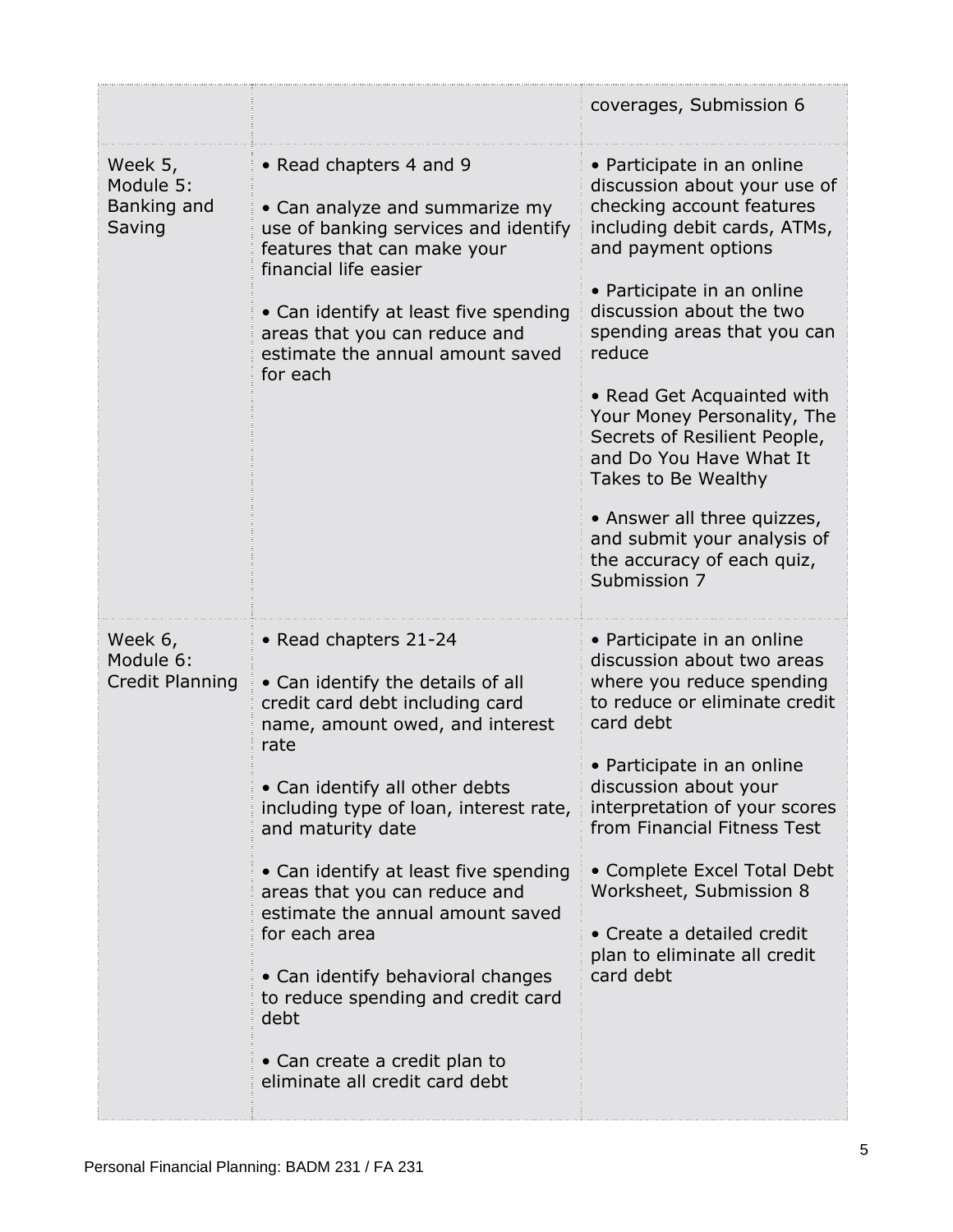| Week 7,<br>Module 7:<br>Investments<br>Part 1  | • Read chapters 21-24<br>• Can explain definition of<br>investment<br>• Can define the three asset classes<br>• Can explain different types of<br>mutual funds<br>• Can explain importance of<br>diversification<br>• Can explain the different types of<br>investment risks                                                                                                                             | • Participate in an online<br>discussion about your first<br>experiences with<br>investments,<br>• Participate in an online<br>discussion about if your risk<br>profile<br>• Complete Schwab Money<br>Fitness Quiz, Submission 9                                                                                                                                                                                                                                                                          |
|------------------------------------------------|----------------------------------------------------------------------------------------------------------------------------------------------------------------------------------------------------------------------------------------------------------------------------------------------------------------------------------------------------------------------------------------------------------|-----------------------------------------------------------------------------------------------------------------------------------------------------------------------------------------------------------------------------------------------------------------------------------------------------------------------------------------------------------------------------------------------------------------------------------------------------------------------------------------------------------|
| Week 8,<br>Module 8:<br>Investments<br>Part 2  | • Read chapters 25-28<br>• Can explain principles of<br>investment success<br>• Can explain different types of<br>active and index funds<br>• Can explain importance of bonds<br>in diversification<br>• Can determine an appropriate<br>investment allocation based on<br>your age and goals with<br>diversification<br>• Can analyze and explain budget<br>variances to reduce unnecessary<br>spending | • Participate in an online<br>discussion about the two<br>most important things that<br>you learned about investing<br>• Participate in an online<br>discussion about what your<br>percent allocation will be for<br>the next 5 years for cash,<br>bonds, and equities<br>• Complete your budget<br>analysis as submission 10<br>• Complete a<br>comprehensive list by type<br>of all your current<br>investments and your<br>investment plans and<br>allocation for the next 5<br>years as submission 11 |
| Week 9,<br>Module 9:<br>Retirement<br>Planning | • Read chapters 29-31<br>• Can identify your goals for<br>retirement<br>• Can identify any pensions you<br>earned<br>• Can review your social security                                                                                                                                                                                                                                                   | • Participate in an online<br>discussion about how you<br>are saving for retirement<br>• Participate in an online<br>discussion about the status<br>of your retirement planning.<br>• Identify any pensions you                                                                                                                                                                                                                                                                                           |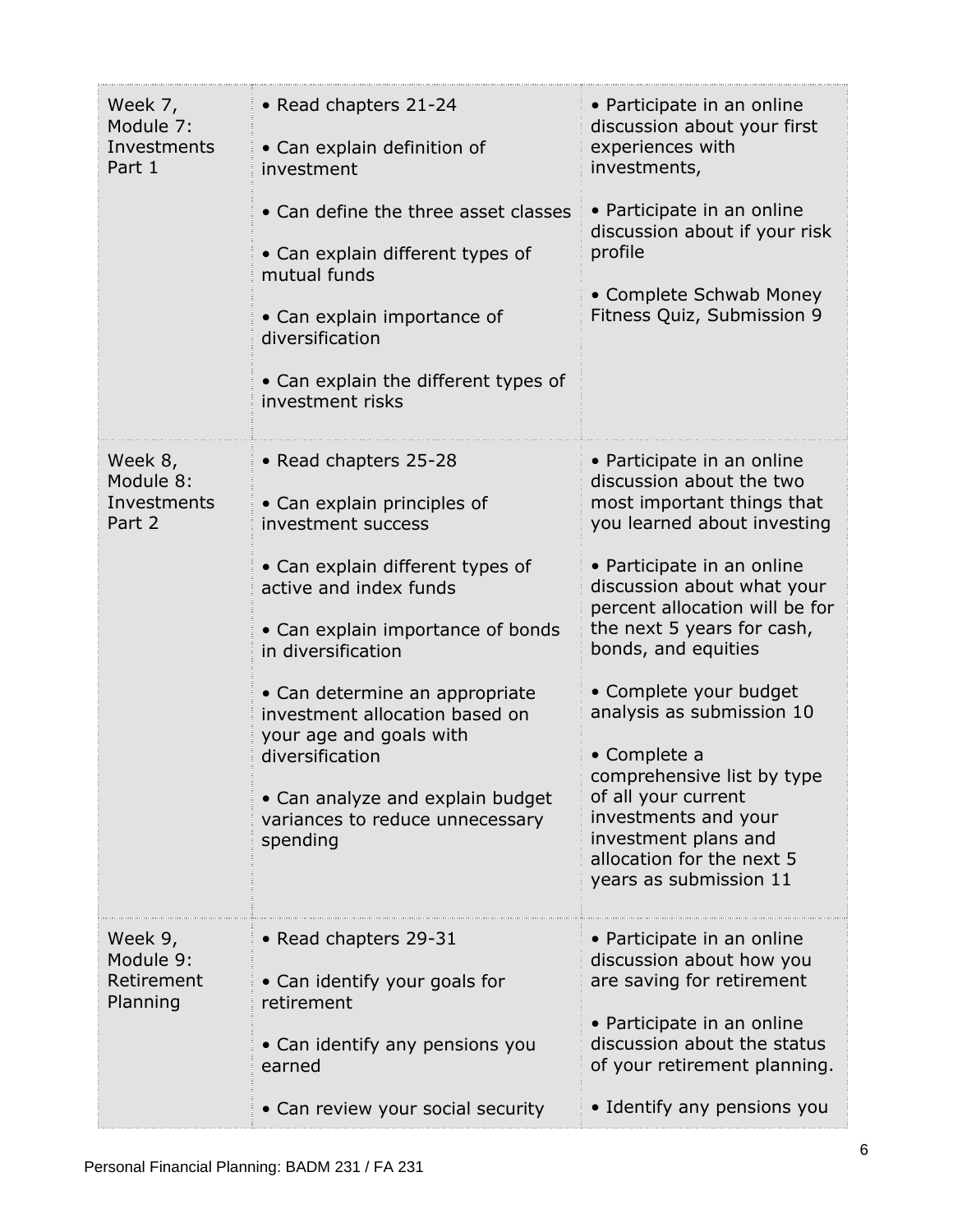|                        | options and choose the best option<br>for you<br>• Can create a retirement budget to<br>determine income needs in<br>retirement<br>• Can enroll in a defined<br>contribution plan, pick the best<br>investment choices for you, and<br>save at least 10% of your salary<br>until retirement<br>• Can calculate your monthly cash<br>needs and sources needed for<br>retirement | have earned, the age you<br>plan on starting social<br>security, your planned<br>retirement date and age,<br>and a realistic estimate of<br>the amount of your<br>retirement portfolio as<br>submission 12                                        |
|------------------------|--------------------------------------------------------------------------------------------------------------------------------------------------------------------------------------------------------------------------------------------------------------------------------------------------------------------------------------------------------------------------------|---------------------------------------------------------------------------------------------------------------------------------------------------------------------------------------------------------------------------------------------------|
| Week 10,<br>Module 10: | • Read chapter 6<br>• Can identify the reasons to<br>prepare and have a will<br>• Can explain the probate process<br>• Can identify the importance of<br>having a living will<br>• Can identify the need for a power<br>of attorney for health care<br>• Can identify the uses of a power<br>of attorney                                                                       | • Participate in an online<br>discussion to describe the<br>two most valuable things<br>you learned from this<br>course.<br>• Participate in an online<br>discussion about the top<br>two financial skills you<br>improved during this<br>course. |

#### **[Back to Top](#page-0-1)**

<span id="page-6-0"></span>**Course Policies**

For access to all SCPS and DePaul University academic policies, refer to the following links:

[SCPS Student Resources Website](https://scps.depaul.edu/student-resources/Pages/default.aspx)

[DePaul Student Handbook](https://catalog.depaul.edu/student-handbooks/)

The **D2L Course Website** for this course.